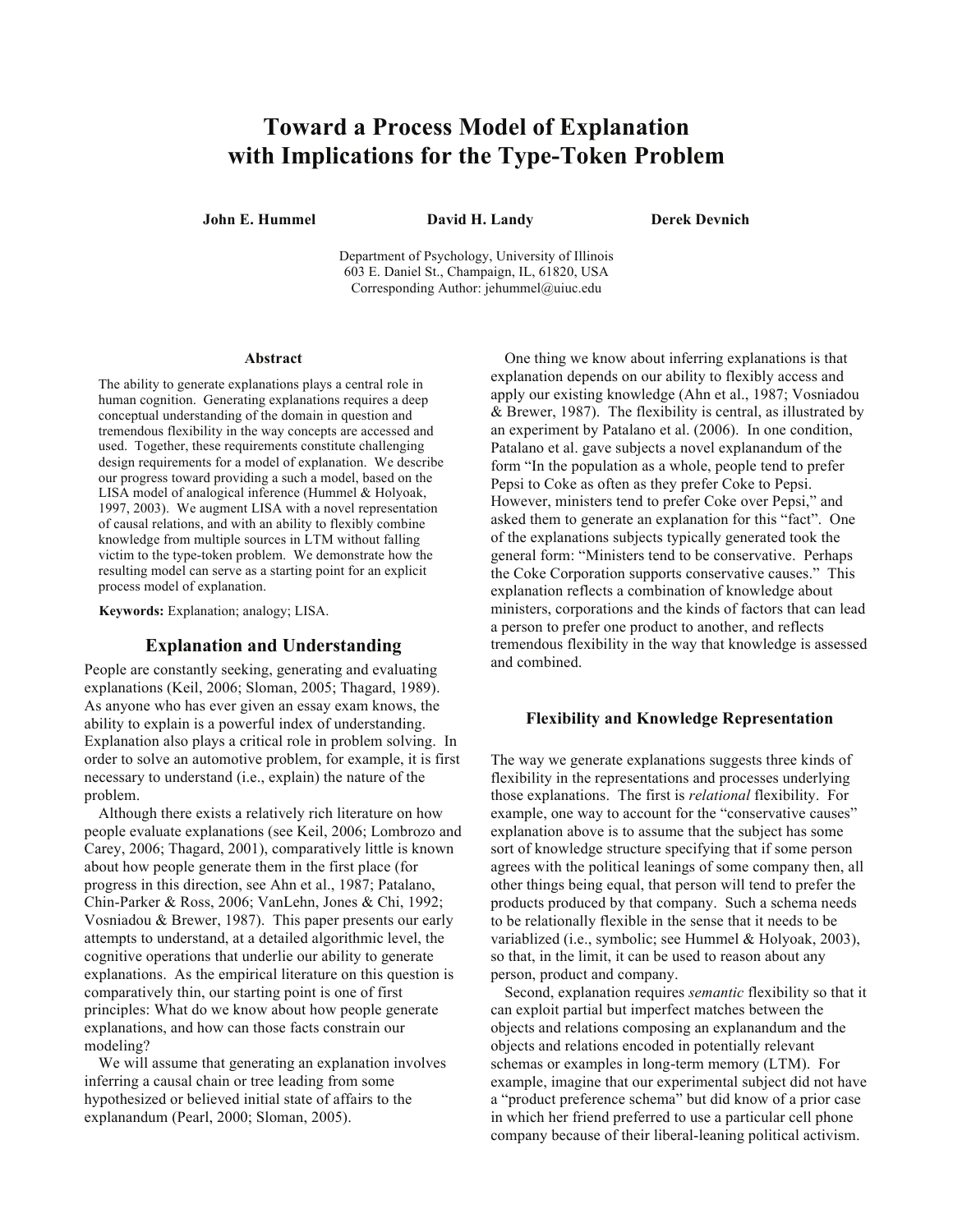The subject could use this prior example as a *source* analog (Gentner, 1983; Holyoak & Thagard, 1989) with which to reason about the situation with ministers and Coke; but they could only do so if their mental representations of the situations allowed them to tolerate the semantic differences between their friend, the cell phone company and the cell phone service on the one hand and ministers, the Coca Cola Corporation and Coke on the other (Hummel & Holyoak, 1997).

These same kinds of flexibility also characterize human reasoning using analogies, schemas and rules (Holyoak & Thagard, 1989, 1995; Hummel & Holyoak, 1997, 2003). Accordingly, as elaborated below, the point of departure for our attempt to simulate explanation is a model of analogy, relational reasoning and schema induction—namely, Hummel and Holyoak's (1997, 2003) LISA model.

**Beyond the Flexibility of Analogy** Explanation also requires a third kind of flexibility not exhibited by extant models of analogy (including LISA). Analogy is typically construed as a process of reasoning about a novel target problem or domain in terms of a familiar source (or base) domain (Gentner, 1983; Gick & Holyoak, 1983; Holyoak & Thagard, 1989). For example, in the analogy between the solar system and the Rutherford model of the atom, the solar system serves as the source, guiding inferences about the atom as the target (e.g., the inference that some force must cause the electrons to orbit the nucleus). Importantly, both in this example and in extant models of analogy, the mapping and inference are driven from a single source to a single target. This restriction that one source maps to one target greatly reduces the complexity of analogical reasoning by placing strong constraints on the critical step of analogical mapping—the process of discovering the correspondences between the elements of the source and those of the target.

Things are not so tidy in the case of explanation. Generating an explanation often requires integrating information from *multiple* sources in LTM. Returning to our ministers and Coke example, the reasoner likely has one schema (or set of schemas) describing the properties of ministers, another schema describing the conditions under which one's political leanings might lead to particular product preferences, and still a third schema describing what it means for one person (e.g., a minister) to agree with another person or entity (e.g., the Coke Corporation). In order to generate the "supports conservative causes" explanation for why ministers might prefer Coke, it is necessary to integrate these diverse sources of knowledge, somehow keeping track of what corresponds to what within and between the explanandum and the various schemas.

**The Type-Token Problem** Integrating multiple sources of information in the service of explanation thus requires solving a variant of the type-token problem in perception and cognition—specifically, the problem of knowing whether two or more representational elements (tokens) have the same referent (i.e., object or type in the world).

Extant models of analogy (including SME, Falkenhainer, Forbus & Gentner, 1989; ACME, Holyoak & Thagard, 1989; LISA, Hummel & Holyoak, 1997, 2003; and CAB, Larkey  $& Love, 2002$  solve this problem by (a) designating one token per element (object or relation) in each analog (source or target), (b) mapping exactly one source onto exactly one target, (c) restricting analogical mappings to tokens in separate analogs (e.g., tokens in the source can map to tokens in the target but not to other tokens in the source) and (d) imposing a (more or less strict) 1:1 mapping constraint such that each token in one analog may map to at most one unit in the other. These constraints avoid the typetoken problem by making it unnecessary to worry about whether different tokens refer to the same entity: tokens across analogs either map or not as dictated by the structure of the analogy. However, the reason they work is precisely because one target is mapped to exactly one source at a time.

These constraints cease to be adequate when a single target (e.g., an explanandum) needs to map to multiple sources (e.g., schemas) in LTM. In the minister example, the token representing the minister in the explanandum must map to one token in, for example, the "product-preference" schema and to a different token in the "agreement" schema: Given this, how is the system to "know" that the token in the product preference schema that maps to the minister has the same referent as the token in the agreement schema that maps to the minister? The difficulty of this problem is both exacerbated and illustrated by the fact that, in some other explanation, these tokens might *not* have the same referent.

In short, the 1:1 mapping constraint, which is necessary to make analogical mappings in a psychologically realistic way, must be violable when integrating information from multiple information sources. As elaborated below, we present a solution to this problem that works by serializing the mapping of the explanandum onto the various schemas (and other knowledge structures) in LTM: Effectively, this approach "solves" the type-token problem by replacing the question *Do these tokens refer to the same entity?* with the question *Do these tokens map to one another in the current context?*

#### **A Process Model of Explanation**

**Knowledge Representation** As noted previously, the point of departure for our effort is Hummel and Holyoak's (1997, 2003) LISA model of analogical reasoning. LISA is an artificial neural network whose representations and processes are rendered symbolic (i.e., explicitly relational) by virtue of its solution to the problem of dynamically binding relational roles to their fillers. LISA represents propositions (such as *prefer* (ministers, Coke)) using a hierarchy of distributed and progressively more localist codes (Figure 1). At the bottom of the hierarchy objects and relational roles are represented as patterns of activation distributed over units coding for their semantic features (small circles in Figure 1).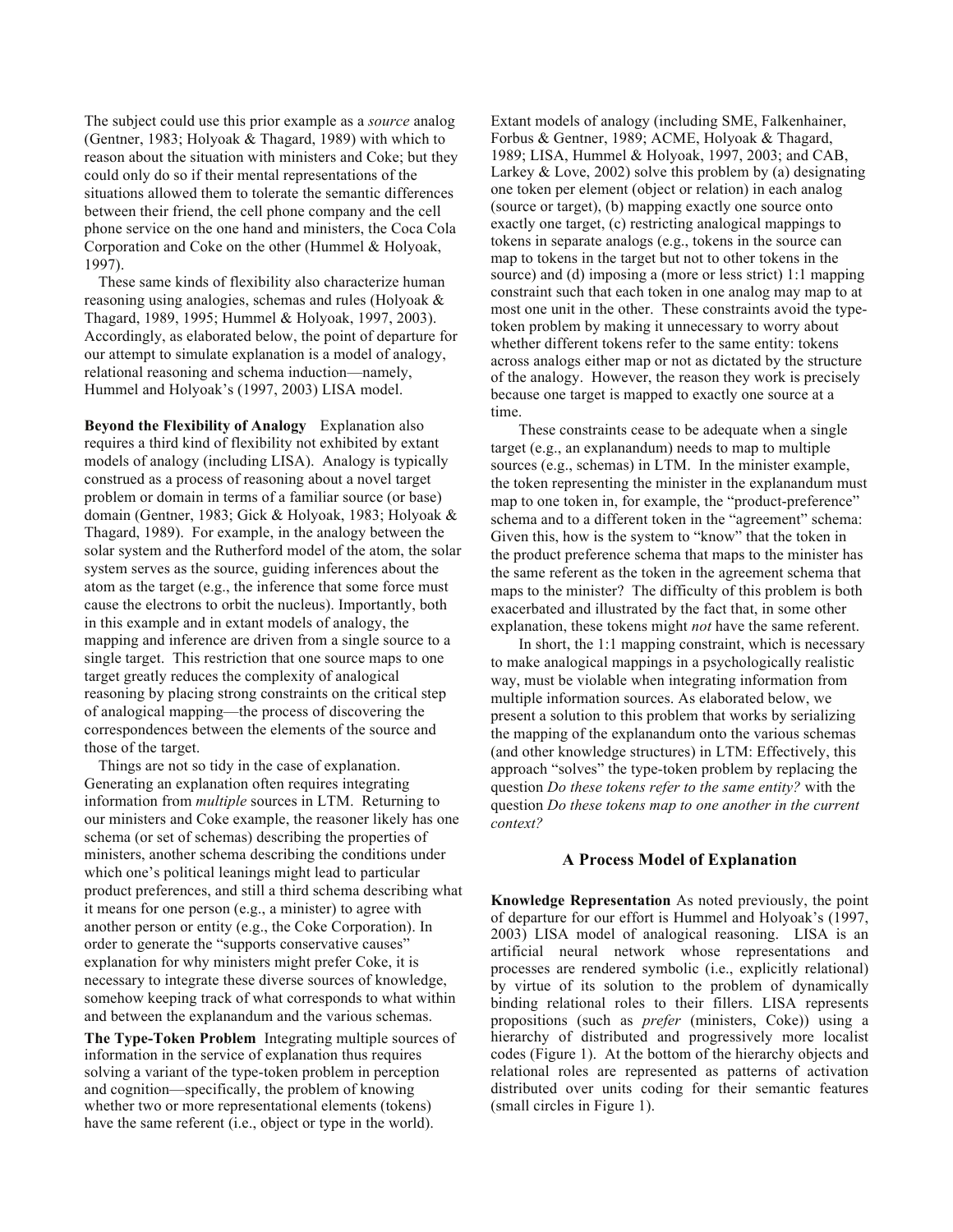At the next level, objects and roles are represented by localist *object* and *role* units (large circles and triangles in Figure 1), which share bi-directional excitatory connections with the semantic units describing them. For example, the object unit *minister* might share connections with semantics such as *human*, *adult*, *religious*, etc. Role-filler bindings are encoded by *sub-proposition* units (SPs; rectangles in Figure 1), which share bi-directional excitatory connections with the object and role units they bind together. At the top of the hierarchy, *proposition* (P) units (ovals in Figure 1) bind individual role bindings (SPs) together into complete propositions.



Figure 1. Representation of *prefer* (ministers, Coke) in LISA. Small circles are semantic units; triangles are role units; large circles are object units; rectangles are SPs and the oval is a P unit. Lines are excitatory connections. See text for details.

The hierarchy depicted in Figure 1 represents propositions both in LISA's LTM and, when a proposition becomes active, in its working memory (WM). In LTM, a proposition's role bindings are represented strictly by the conjunctive SPs. However, this kind of conjunctive code is inadequate as a general solution to the binding problem in WM (Hummel & Holyoak, 1997). When a proposition becomes active (i.e., enters WM) its role bindings are represented both conjunctively by the SPs and *dynamically*, by synchrony of firing: The separate SPs composing a proposition inhibit one another, and so fire out of synchrony with one another. As a result, relational roles fire in synchrony with the fillers to which they are bound, and separate role-filler bindings firing out of synchrony with one another. The result, on the semantic units, is a collection of mutually desynchronized distributed patterns of activation, one for each role-filler binding. These representations have the property that they represent relational roles and their arguments independently of one another (i.e., the same units will represent a given object or relational role, regardless of the role or object to which it happens to be bound at the time) and simultaneously specify how roles are bound to their fillers. They are therefore both distributed and explicitly relational, i.e., symbolic (see Hummel & Holyoak, 1997).

LISA's knowledge representations are compartmentalized into "analogs": Collections of propositions that together represent individual events, stories, concepts or schemas. Within an analog, a given object or role is represented by a single unit across all proposition in which it plays a role. However, separate analogs do not share object, role, SP or P units: A given object or role is represented by one unit in one analog and by a different unit in another analog. As such, object and role units do not represent objects or roles in the abstract; they represent specific instantiations or tokens of those objects or roles in specific analogs. (The same is true of SP and P units.) As such, we will refer to object, role, SP and P units collectively as *token units*. In contrast to the token units, all analogs connect to the same pool of semantic units. The semantic units thus represent the abstract *types* to which the tokens refer. (Albeit crucial for the various functions LISA performs, this division between type and token units is not sufficient, by itself, to solve the type-token problem described above; indeed, it causes that problem.)

For the purposes of LISA's operation, analogs are divided into three sets: a *driver* and one or more *recipients* are assumed to reside in *active memory* (a primed subset of LTM that is larger than WM; Cowan, 2001); the remainder are dormant in LTM. All of LISA's operations are controlled by the driver. One (or at most three) at a time, propositions in the driver become active and enter the *phase set*: The set of active but mutually de-synchronized role bindings. The phase set is LISA's WM, and like human WM (see Cowan, 2001), is limited to at most 4-6 role bindings at a time. The patterns of activation that propositions in the phase set generate on the semantic units excite other propositions in LISA's LTM (for memory retrieval) and in its active memory (for mapping, analogical inference and schema induction) and thereby bootstrap all the functions LISA performs.

**Processing in LISA** LISA performs memory retrieval as a form of guided pattern recognition (Hummel & Holyoak, 1997): Patterns of activation generated on the semantic units by one proposition tend to activate other, similar, propositions in LTM, retrieving them into active memory. For example, the patterns activated by the proposition *prefer* (ministers, Coke) might activate the proposition *prefer* (person, product) in the "product preference" schema.

Augmented with a simple algorithm for learning which structures in the recipient tend to become active in response to which in the driver, LISA's memory retrieval algorithm serves as a basis for analogical mapping: In this trivial analogy, *ministers* bound to *prefer-agent* activates *person* bound to *prefer-agent* in the schema and *Coke* bound to *preferred-object* activates *product* bound to *preferredobject*; LISA thus maps *ministers* to *person* and *Coke* to *product*. The same is true for corresponding roles of the *prefer* relation, and the SP and P units binding those roles to their fillers.

LISA represents these correspondences as learned *mapping connections* between corresponding structures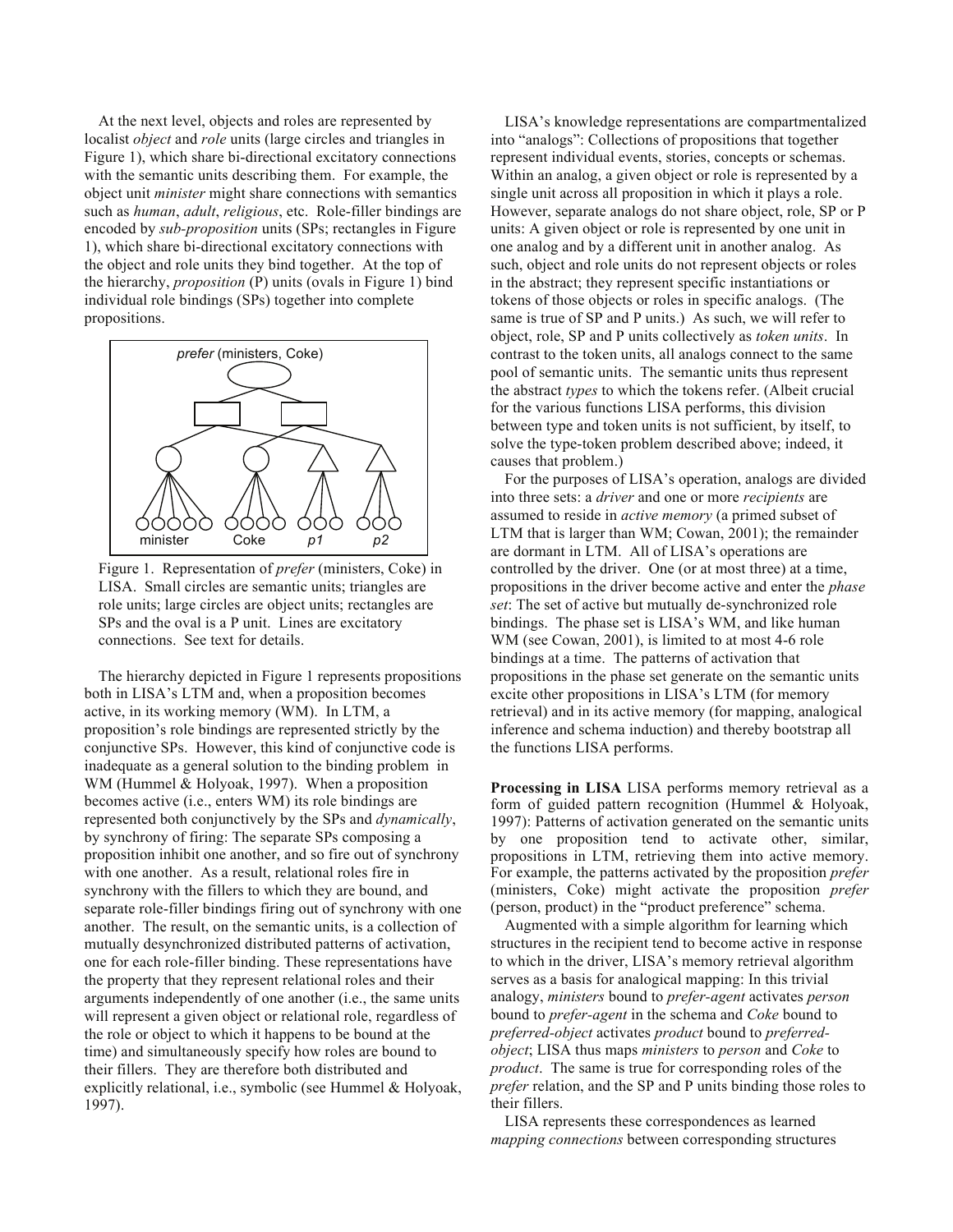(e.g., between *ministers* and *person*, etc.). These connections serve not only to represent the learned mappings, but also to constrain future mappings: If LISA maps *ministers* to *person* in the context of *prefer*, then the resulting mapping connection will cause *ministers* to directly activate (and therefore map to) *person* in subsequent propositions. The learned mapping connections also play a central role in LISA's capacity for *selfsupervised learning*—the core of its algorithm for analogical inference and schema induction (Hummel & Holyoak, 2003).

One of the main adaptive functions of analogical thinking is that it supports *analogical inferences* a.k.a. *relational generalization*: inferences and generalizations based on the relational roles that objects play, rather than just the literal similarity of the objects themselves. LISA's mapping algorithm is capable of exploiting the full power of relational thinking, mapping utterly dissimilar objects (and roles) to one another provided they are bound to similar roles (or, in the case of dissimilar roles, are bound to objects that are known to correspond based on an earlier mapping). In the case of the current example, once LISA maps *ministers* to *person* and *Coke* to *product* (along with their roles), it is then prepared to "copy with substitution and generation" (Holyoak & Thagard, 1989) the structure of the entire "product preference schema" over onto the "minister and Coke" situation, effectively filling in a (partial) explanation for why ministers prefer Coke. Through a novel process of repeated cycles of retrieval, mapping, and inference (elaborated below), the model is able to overcome the 1:1 mapping constraint to integrate multiple sources of knowledge through sequential analogical inference, and effectively side-step the type-token problem.

Finally, augmented with a simple algorithm for intersection discovery, LISA's algorithm for analogical inference also provides a very natural account of the induction of abstract schemas (such as the product preference schema) from concrete examples (such as the minister and Coke example and the cell phone example) (Hummel & Holyoak, 2003).

LISA's knowledge representations ("LISAese"), along with its algorithms for memory retrieval, mapping, inference and schema induction, provide a natural account of roughly 50 phenomena in the literature on analogical thinking, as well as 15 or more in cognitive development (see Doumas, et al., 2008; Hummel and Holyoak, 1997, 2003; Hummel & Ross, 2006; Morrison et al., 2004; Richland et al., 2006; Viskontas et al., 2004). These abilities derive from the fact that LISAese simultaneously enjoys the flexibility of distributed representations and the relational sophistication of symbolic representations. As such, they are an ideal platform on which to build a model of understanding and explanation.

# **Representing Causal Relations**

Consider a set of propositions that together might form a "product preference" schema:

P1: *agree-with* (person, corporation)

P2: *produce* (corporation, product)

P3: *prefer* (person, product)

and another set of propositions that might form an "agreement" schema:

P1: *believe* (person, some-proposition)

P2: *believe* (entity, some-proposition)

P3: *agree-with* (person, entity)

(Recall that, because they reside in separate "analogs [in this case, schemas], *person* in the product preference schema is a different token than *person* in the agreement schema, even though they have the same name.) Assuming these propositions constitute reasonable caricatures of the preference and agreement schemas, then they are clearly causally related to one another. Specifically, P1 and P2 (*agree-with* and *produce*) in the preference schema jointly cause P3 (*prefer*), and P1 and P2 (*believe*) in the agreement schema jointly cause P3 (*agree-with*). How should these causal relations be represented for the purposes of generating explanations?

One straightforward approach would be to represent them as explicit propositions, for example:

P4: *and* (P1, P2)

P5: *cause* (P4, P3)

LISAese makes it possible for one proposition to take another as an argument, so this approach to representing the causal relations in a schema is perfectly plausible; and in some circumstances (e.g., when thinking explicitly enough about a causal relation to write about it), people can undoubtedly do so. However, LISAese assumes that explicit propositions are represented in WM and therefore consume finite WM capacity. As such, we suggest that this approach is likely to be too unwieldy to serve as a general solution to the problem of representing causal relations for the purposes of explanation: Note that P4 and P5 collectively introduce four additional role bindings into each schema; that's eight additional role bindings that would need to occupy slots (although not all at the same time) in our intrinsically capacity-limited WM. It seems intuitive that, although we are aware of the causal relations, and can name them when asked, we do not necessarily think so explicitly about them in the service of generating an explanation.

Alternatively, we could represent causal relations in an entirely implicit fashion, for example as associative links whose weights indicate causal strength. This approach would eliminate the WM problem caused by the explicit propositions, but it goes too far in the opposite direction, representing the causal relations only as implicit links rather than explicit structures that can be activated, analogically mapped and ultimately inferred (e.g., by analogical inference) into the emerging explanation.

We propose a third alternative: To represent groups of related propositions by connecting them to units that explicitly represent those groups (diamonds in Figure 2). For example, the fact that P1 and P2 in the agreement schema (the *believe* relations) jointly cause P3 (the *agree*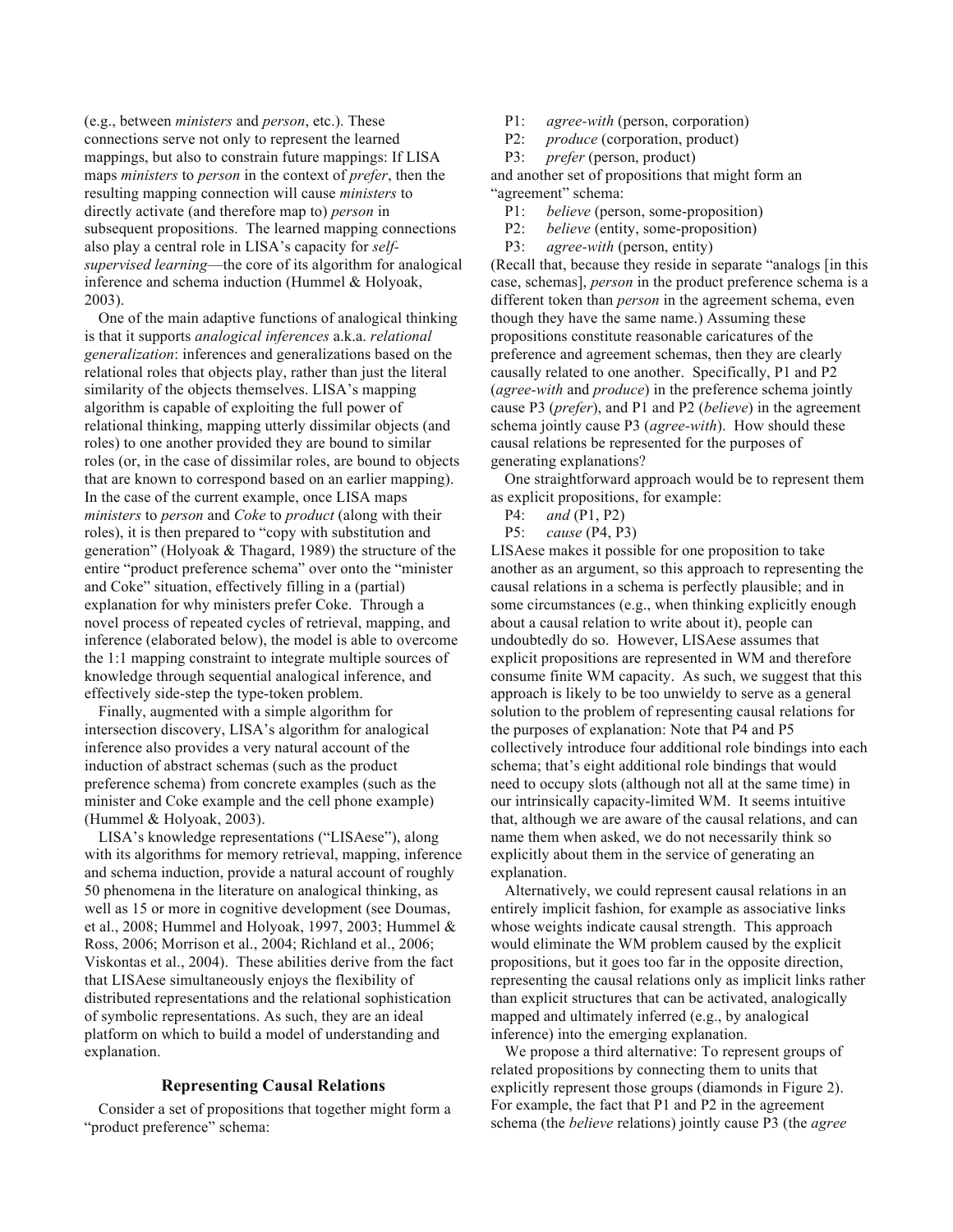relation) can be represented by connecting P1 and P2 to a single *group* unit, and tagging that group as a *cause group* by connecting it to semantic units representing *cause*. Likewise, the fact that P3 is an effect can be represented by connecting it to a group unit, and connecting that unit to semantic units representing *effect*. Finally, the fact that the P1/P2 group is the cause of the P3 group can be represented by connecting the cause and effect group units to a higherlevel *cause-effect* (CE) group unit. This latter unit represents the strength of the causal relation by connecting to semantic units coding for that strength.



Figure 2. Illustration of group units (diamonds) as a representation of causal relations. Ovals are P units, rectangles are SPs. Objects, roles and semantic units are not shown. The upper-most diamond is a *causeeffect* group (CE); the groups below it to its left is a *cause* group (C); the one below it to its right is an *effect* group (E). P units are numbered as in the text above.

The resulting representation is more explicit than simply representing causal relations as associative links: causal relations are represented as collections of units that can be activated, mapped and inferred. But at the same time, it is less WM-demanding than explicit propositions: group units incur no additional WM burden over and above the propositions they link as causally related.<sup>1</sup>

Group units also serve to organize LISA's knowledge into meaningful packages (including but not limited to causes, effects, and cause-effect pairings). As a result, they play a central role in determining which propositions are likely to become active in close temporal proximity (i.e., what LISA is likely to "think about" in what order; see Hummel & Holyoak, 1997, 2003). Specifically, LISA's processing is constrained to activate propositions in group-based sets (in the driver), and it is constrained to retrieve propositions from LTM in group-based sets. As a result, if LISA is reminded of a familiar effect (e.g., some novel explanandum activates a proposition in LTM connected to an effect group), then it will tend to be reminded of the cause as well (via the shared CE group). In other words, group units not

<sup>1</sup> Group units reside at different levels of the

1

representational hierarchy than P, SP object and role units. As a result, they can be coactive with those units without having to occupy different slots in WM (see Doumas, et al., 2008; Hummel & Holyoak, 1997, 2003).

only play an important role in LISA's representation of causal relations; they also play a key role in metacognitive aspects of its operation, controlling what LISA "thinks about" together, and controlling what it is reminded of together.

# **Flow of Control**

Armed with group-augmented LISAese, LISA's algorithm for explanation operates according to a retrievemap-infer cycle that is applied iteratively to construct a causal chain representing an explanation of the explanandum. (The same retrieve-map-infer process also characterizes reasoning by analogy [see, e.g., Gentner, 1983]; but in analogical reasoning, it is performed only once, not iteratively.) This process is initiated by placing the proposition(s) representing the explanandum into the driver, connected to an isolated effect group (i.e., an effect group with no parent CE group and no sibling cause group). All of LISA's other knowledge resides dormant in LTM. In the case of our ministers and Coke example, the driver would contain the proposition *prefer* (ministers, Coke) connected to an effect group; LTM would contain all of LISA's other knowledge, including (most crucially for the current example) the preference and agreement schemas.

LISA initiates the explanation process by activating the proposition (and the effect group) in the attempt to retrieve a relevant schema or prior example from LTM. In the case of the current example, the isolated effect group activates the *effect* semantic, and the *prefer* proposition activates the semantics of *ministers+prefer-agent* and *Coke+preferredobject* (the semantics of *ministers* fire in synchrony with those of *prefer-agent* and out of synchrony with those of *Coke* and *preferred-object*, but all these units fire in synchrony with *effect*). The resulting patterns of activation on the semantic units represent the query *Why do ministers prefer Coke?*, and tend to activate effect groups (via the *effect* semantic) connected to semantically similar propositions in LTM (via the semantics connected to the proposition).

Groups in LTM are retrieved into active memory stochastically as a function of how active they become in response to the patterns generated by the driver. In the current example, P3 in the preference schema, *prefer* (person, product), is likely to be retrieved. Retrieval is group-based, with a bias in favor of retrieving higher-level groups over lower-level groups (e.g., CE groups rather than isolated cause or effect groups). As a result, the activation of P3 in the preference schema is likely to result in the retrieval of the whole product preference schema. (For convenience, we illustrate flow of control in LISA using the preference and agreement schemas, but the logic would be exactly the same if, instead of schemas, LISA had analogous specific examples, e.g., the cell phone example instead of the preference schema.)

If LISA fails to retrieve a CE group from LTM, then it halts, declaring the explanation complete. (If the resulting explanation is the empty set, then LISA's answer is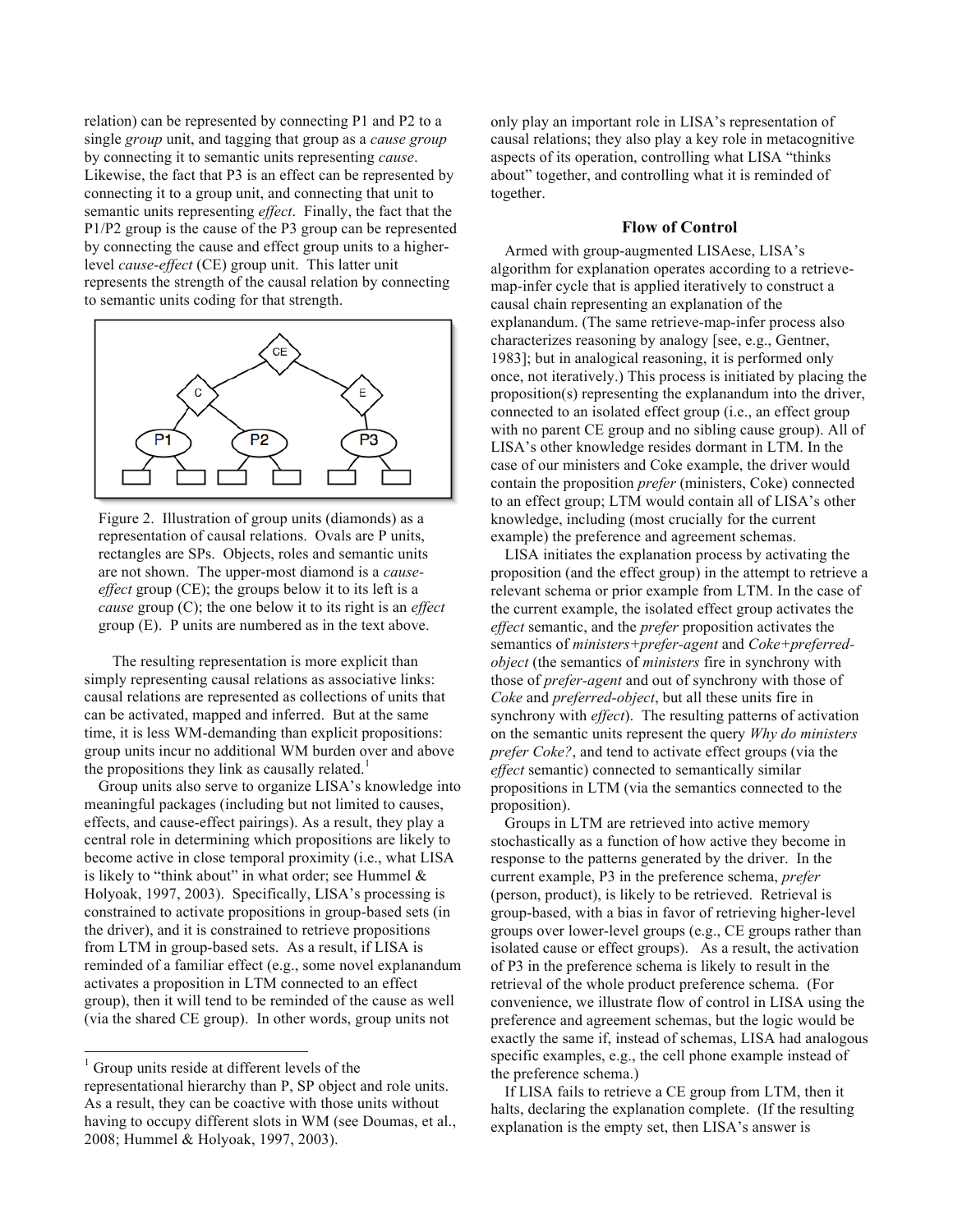effectively "I don't know.") If it succeeds in retrieving a CE group, then it places a proxy of that group into a *workspace* (i.e., it copies the units comprising the group into a target analog; retrieval is thus a matter of activation and proxy creation rather than simply activating a structure in LTM) and maps the elements of the explanandum onto the proxy of the CE group, for example, mapping *ministers* onto *person*, *Coke* onto *product*, and *prefer* onto *prefer* (along with their SPs, P units and effect groups).

The model next makes the workspace the driver and the explanandum the recipient and, using analogical inference (i.e., self-supervised learning; Hummel & Holyoak, 2003), infers the missing elements in the explanantion. In this case, it would infer:

P2: *agree-with* (ministers, corporation)

P3: *produce* (corporation, Coke),

connecting both P2 and P3 to a cause group, and connecting both that cause group and the existing effect group (containing P1: *prefer* (ministers, Coke)) to a CE group. LISA's explanation now consists of the hypothesis "ministers prefer Coke because they agree with the corporation that makes Coke."

Finally, LISA attaches both P2 (*agree-with*) and P3 (*produce*) to their own effect groups, turns control back over to the explanandum (which is now an emerging explanation) and starts the whole cycle over again. Attaching P2 and P3 to effect groups is LISA's way of seeking new causes to explain these facts: *Why do ministers agree with the Coke corporation?* (P2) and (less sensibly) *Why does the Coke corporation produce Coke?* (P3). When the effect group connected to P2: *agree-with* (ministers, corporation) is used to drive retrieval, the result is very likely to be retrieval of the agreement schema (or an analogous specific example), in which case the same processes described above augment the explanation with the statements

P4: *believe* (ministers, some-proposition)

P5: *believe* (corporation, some-proposition), connecting both P4 and P5 to a cause group linked via a CE group to the effect group connected to P3 (*agree-with*).

In the current instantiation of the model, this processes is repeated until the retrieval phase fails to retrieve a CE group. In the case of the current example, that will happen when LISA tries to retrieve a cause group describing why the corporation produces Coke (i.e., P3: *produce* (corporation, Coke)). It also happens with a small probability when other propositions fire (due to the stochastic algorithm for retrieving groups from LTM). This "explanation is done when retrieval fails" approach is a clear limitation of the model in its current state. Developing more intelligent halting criteria is the subject of ongoing research.

What is important to point out in the preceding description of the flow of control is the model's solution to the type-token problem: LISA maps *ministers* to *person* in the context of the preference schema, and then maps *ministers* to *person* (a completely different token) in the agreement schema. Seemingly (although not in fact) more

impressively, it inferred *corporation* from the preference schema into the explanadum and then correctly mapped *corporation* onto *entity* in the agreement schema. How did it "know" that *corporation* in the preference schema had the same referent as *entity* in the agreement schema, or that *person* in the preference schema had the same referent as *person* in the agreement schema? The answer is that it did not know, and it did not have to. Rather than having to make the impossible decision of whether two tokens have the same referent, LISA's iterative retrieve-map-infer algorithm need only decide whether two units *correspond*, that is, map to one another, within the confines of the *current* retrievemap-infer cycle. In so doing, it side-steps the question of whether the tokens "have the same referent". In short, LISA replaces the question "are they the same?" with the question "do they correspond?" and in so doing provides an effective solution to one particularly thorny variant of the type-token problem. Its ability to do so is a cornerstone of its ability to integrate multiple diverse sources of knowledge in LTM in the service of explaining a novel explanandum.

### **Simulations**

The model described thus far, which consists of LISA augmented with units to represent causal groups and routines for using those groups to control LISA's metacognition, is still in an early stage of development. In order to test its potential, we ran several simulations based on an elaboration of the minister/Coke example given previously.

In a set of pilot simulations, the explanandum was the statement that ministers prefer Coke to Pepsi and we placed several relevant facts and schemas into LISA's LTM: (1) A (partial) *preference* schema stated that a person may prefer *x* to *y* either because they like *x* or because they dislike *y*. (2) A *Coke-and-cocaine* schema specified that Coke used to contain cocaine, rendering it and the Coke corporation "immoral". (3) A *minister* schema specified various properties of ministers, including their distaste for "immoral" things. (4) An *agreement* schema contained several statements specifying the conditions under which a person might like or dislike a product by virtue of their agreeing or disagreeing with the corporation that makes that product. And (5) a *support* schema specified how supporting common or inconsistent causes can cause a person or entity to agree or disagree with another person or entity. We also seeded its LTM with several irrelevant facts, so that we could evaluate the selectivity of the retrieval process.

Although we did not quantify the results of the pilot simulations, a typical result was an explanation such as:

- P1: *prefer* (ministers, Coke) (the given explanandum)
- P2: *believe* (ministers, some-proposition)
- P3: *believe* (corporation, some-proposition)
- P4: *agree-with* (ministers, corporation)
- P5: *produce* (corporation, Coke)
- *cause* (P2, P3) (P4)
- *cause* (P4, P5) (P1)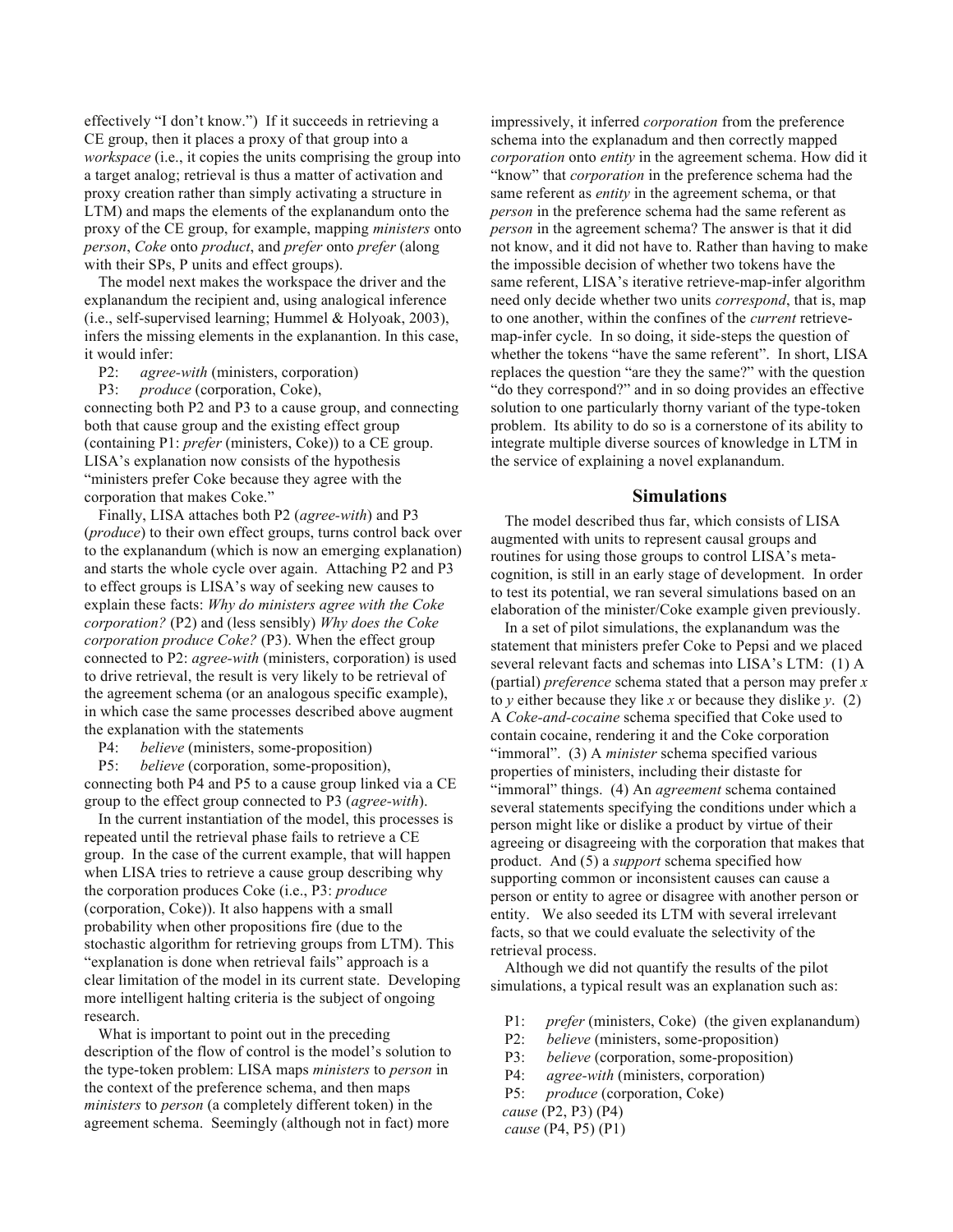where "*cause*" is shorthand for a collection of cause, effect and CE groups; the first pair of parentheses on each line enclose the P units connected to the cause group and the second pair enclose the propositions connected to the effect group. In other words, LISA inferred that ministers have some belief (e.g., some political belief) (P2), the corporation that makes Coke (P5) has that same belief (P3), these facts together cause the minister to agree with the corporation (*cause* (P2, P3) (P4)), and that this agreement, along with the fact that the company produces Coke, causes the ministers to prefer Coke (*cause* (P4, P5) (P1))).

This explanation represents the result of the majority of the pilot runs. Occasionally, other results obtained.

The model sometimes produced a truncated "explanation", in which the ministers are assumed to agree with the Coke corporation, but the model failed to recognize that they share views as a result. This explanation obtains when the explanandum, *prefer* (ministers, Coke), retrieves the preference schema on the first retrieve-map-infer cycle, but fails to retrieve anything on the next cycle.

A second result obtains when the explanandum retrieves nothing even on its first retrieval cycle. In this case, the model halts without generating any explanation at all (effectively saying, "I don't know").

 Finally, the model occasionally retrieves the agreement schema (rather than the preference schema) on the first retrieval attempt. In this case, because analogical mappings are relationally flexible, *ministers* maps to *person*, and *Coke* maps successfully (but nonsensically) to *entity*. This particular mapping pattern is based on the slight semantic overlap between *ministers* and *person* (both are connected to the semantic *human*). In this case, the model generates the nonsensical "explanation":

- P1: *prefer* (ministers, Coke) (the given explanandum)
- P2: *believe* (ministers, some-proposition)
- P3: *believe* (Coke, some-proposition)

In no cases did the model retrieve irrelevant information from LTM, illustrating that the algorithm is capable of selectively retrieving and mapping only potentially situation-relevant information.

In order to more precisely quantify the model's behavior, we also ran a suite of 50 simulations in which the exaplanandum was the statement "ministers prefer Pepsi". On 9 of these runs, the model produced no explanations, effectively saying "I don't know". On an additional 4 simulations, it produced incoherent explanations, for example, consisting of isolated facts not connected by causal relations. The remaining 37 runs resulted in coherent, causally-connected explanations. Of these, 15 contained three causal links (e.g., "ministers prefer Pepsi to Coke because they like Pepsi; they like Pepsi because they agree with the Pepsi Corporation; and they agree with PepsiCo because they both support some cause"). The remaining 22 explanations were of length two (e.g., "ministers prefer Pepsi to Coke because they dislike Coke; they dislike Coke because Coke is immoral").

# **Discussion**

We described a process model of how people generate explanations of events and "facts", including novel ones (such as "ministers prefer Coke") that require the reasoner to integrate multiple sources of knowledge in LTM. The model is based on a psychological model of analogy (Hummel & Holyoak's, 1997, 2003, LISA model), reflecting our assumption that many of the core processes of explanation are also core processes of analogy making.

However, modeling explanation necessitates going beyond modeling analogy in at least two important respects: First, explanation, much more than analogy, depends on an understanding and an appropriate representation of causal relations. We model the representation of causal relations using units representing groups of propositions (and other groups). This representational format is more explicit than simple associative links between causes and effects (e.g., as in Bayesian models; Pearle, 2000; Tenenbaum, Griffiths, & Kemp, 2006), but less explicit than propositional statements about cause and effect relations. It permits the model to use cause, effect and cause-effect (CE) groups as units of both cognitive control and memory retrieval.

Second, explanation, unlike analogy, often requires the reasoner to integrate in processing multiple chunks of knowledge from diverse sources in LTM, which in turn requires a resolution of a difficult variant of the type-token problem, namely, the problem of knowing when different tokens refer to the same entity. We resolve this difficulty, not by solving it outright, but by replacing the question "are these the same" with the question "do these correspond?"

Preliminary simulation results suggest that the approach is promising as general way to understand the process of explanation, and indeed, the problem of understanding more broadly.

That said, the model is in an early stage of development, and many problems remain to be solved before we have a complete (much less correct) process model of explanation. First, we must address the problem of how a human reasoner knows when an explanation is complete. In the current version of the model, this decision is based strictly on the failure to retrieve additional causes from LTM. This is clearly incomplete, but what is right is harder to say. This question is a subject of ongoing research. Second, we must address the problem of explanation evaluation (for progress in this direction, see Thagard, 2001). One of the hard problems to be solved in this domain is contradiction detection: How does the cognitive architecture know when it has postulated something just plain stupid in the process of generating an explanation? Third, we must include a role for elaboration in explanation: in our example problem, for instance, the model is given the knowledge that ministers are politically conservative. Nevertheless, the model never suggests that the source of agreement between the Coke corporation and the ministers is one of conservative values. Such elaboration is not part of the causal chain approach